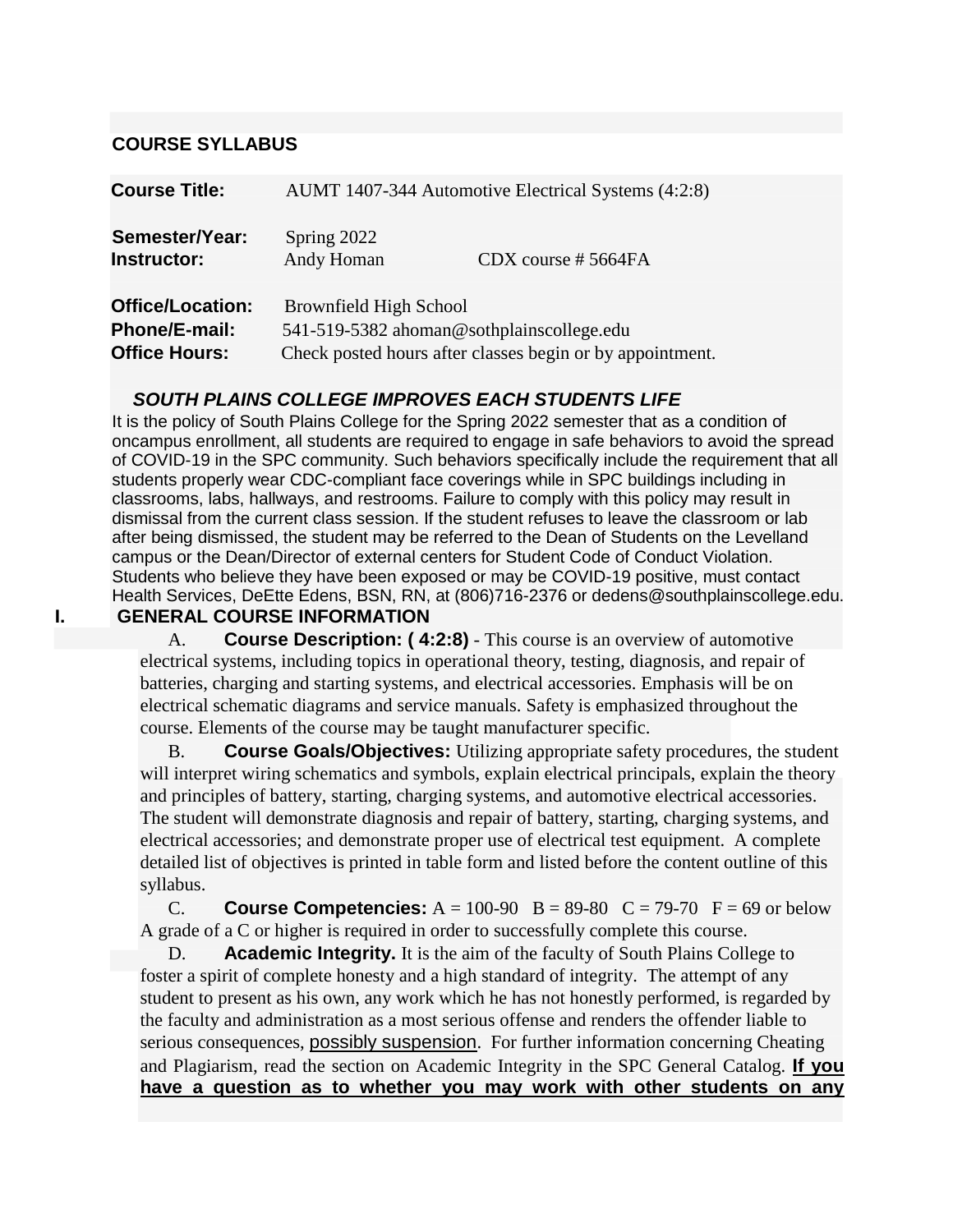#### **assignment, ASK YOUR INSTRUCTOR. On some assignments working with others is encouraged.**

E. **SCANS and Foundation Skills.** Specific SCANS competencies and foundation skills applicable to this course are listed adjacent to each objective in the course objective table. They include: Foundation Skills (F):

1,2,3,4,5,6,8,9,10,11,12. Competencies (C):

5,6,7,15,16,18,19,20. A complete list of SCANS competencies and foundation skills is attached at the end of this syllabus.

F. **Verification of Workplace Competencies-Technical Education Division.** The learning outcomes of this course will prepare the student to meet the competencies measured in a comprehensive elective course experience (Course #=s AUMT 1366 , or AUMT 2366). In addition the student will also be prepared to take the ASE Student Certification test for Electrical Systems.

# **II SPECIFIC COURSE/INSTRUCTOR REQUIREMENTS A**.

## **Textbook & Other Required Materials**:

- 1. Revel Pearson Digital or Printed Textbook
- 2. 8 & 1/2" x 11" Notebook for note taking and assignments
- 3. Safety Glasses
- 4. A calculator with a reciprocal key

B. **Class Attendance Policy.** Students are expected to attend all classes in order to be successful in a course. When absences become excessive, and you have a failing grade average at the time of the excessive absence, you may be administratively dropped from the course and any concurrent courses, **without notice. Any combination of absences or tardies that equals 4 or more is considered excessive. There are no excused absences.** student may be administratively withdrawn from the course when absences become excessive **without notice , there are no excused absences. Excessive absences means 4 (four) or more absences for any reason. Excessive absences cause you to miss key points of a class and show you are not reliable/dependable for employment. Two (2) tardies will count as one absence. Leaving class without notifying your instructor is considered an absence, regardless of the time you left.**

When an unavoidable reason for class absence arises, such as illness, an official trip authorized by the college or an official activity, the instructor may permit the student to make up work missed. It is the student's responsibility to complete work missed within a reasonable period of time as determined by the instructor. Students are officially enrolled in all courses for which they pay tuition and fees at the time of registration. Should a student, for any reason, delay in reporting to a class after official enrollment, absences will be attributed to the student from the first-class meeting.

Students who enroll in a course but have "Never Attended" by the official census date, as reported by the faculty member, will be administratively dropped by the Office of Admissions and Records. A student who does not meet the attendance requirements of a class as stated in the course syllabus and does not officially withdraw from that course by the official census date of the semester, may be administratively withdrawn from that course and receive a grade of "X" or "F" as determined by the instructor.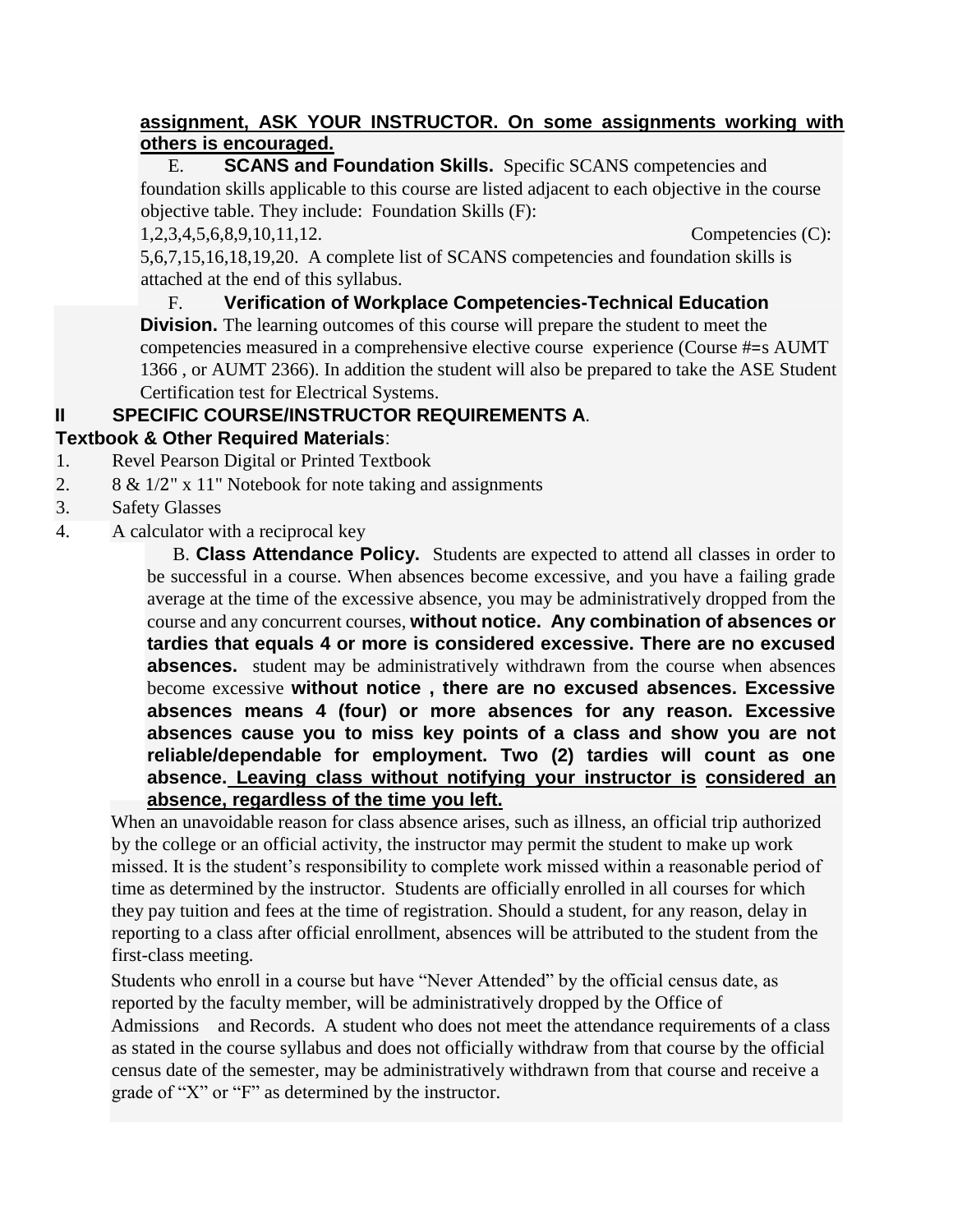It is the student's responsibility to verify administrative drops for excessive absences through MySPC using his or her student online account. If it is determined that a student is awarded financial aid for a class or classes in which the student never attended or participated, the financial aid award will be adjusted in accordance with the classes in which the student did attend/participate and the student will owe any balance resulting from the adjustment.

B. **Assignment Policy:** All assignments are due at the beginning of class on the due date unless otherwise stated by your instructor. **Part of these assignments can be on-line through the on-line curriculum, you should log on to the online curriculum at the beginning of the semester in order to complete them on time**. **There may be no makeup assignments and no late assignments will be accepted.** The dates printed in this syllabus can change. Every effort will be made to inform students of those changes, but the students are ultimately responsible for all assignments regardless of any changed dates. Please check the dates with your instructor throughout the course.

**D. Grading Policy/ Procedure and/or Methods of Evaluation**: All exams are mandatory for effective student evaluation. Exams will cover theory and practical skills pertaining to all aspects of material presented. Adequate study time should be set aside for exam reviews. **There may be no makeup exams. All fees owed to South Plains College, including projects, are required to be paid in full before you take your final exam.**  The NA3SA certification test mentioned above can be used in place of your final exam. Electrical NA3SA is usually taken in the spring semester.

You will be evaluated during this course by the following method:

Unit exams, written assignments, pop quizzes, and attendance  $= 25\%$  Unit

skills tests and/or Lab sheets  $= 50\%$  (approximately 4)

Final Exam:  $= 25\%$ 

A unit skills test is a measure of how well you follow instructions, your safety in the shop, your use of tools, your cleanliness in the work area and your attention to detail while you perform diagnostics or repairs within a required time period. **If you're late for a skills test the following will happen; 0 to 5 minutes late = -10pts; more than 5 min. but less than 10 min. late = -20pts; more than 10 min. but less than 15 min. late = -30pts. If you are more than 15 minutes late your will have earned a "0" for the test.**

A task sheet is used to plan and track students while they perform required skills in the shop. This is not used to average your grade, but it is a professional evaluation of how well you work independently and your level of expertise in completing assigned tasks. Prospective employers will want to see this during an interview, so please follow the shop and repair procedures to the best of your ability.

B. **Special Requirements: A student's conduct is expected to follow the guidelines stated in the college catalogue and student handbook, any deviation will result in immediate disciplinary action.** Please turn off all cell phones, pagers, etc. during class. A detailed list of lab/shop guidelines will be distributed to you at the beginning of this class, you are expected to follow all guidelines when in the shop. **No smoking, chewing, or dipping is permitted in the building or outside the back doors of the shop and food and drinks are not allowed in**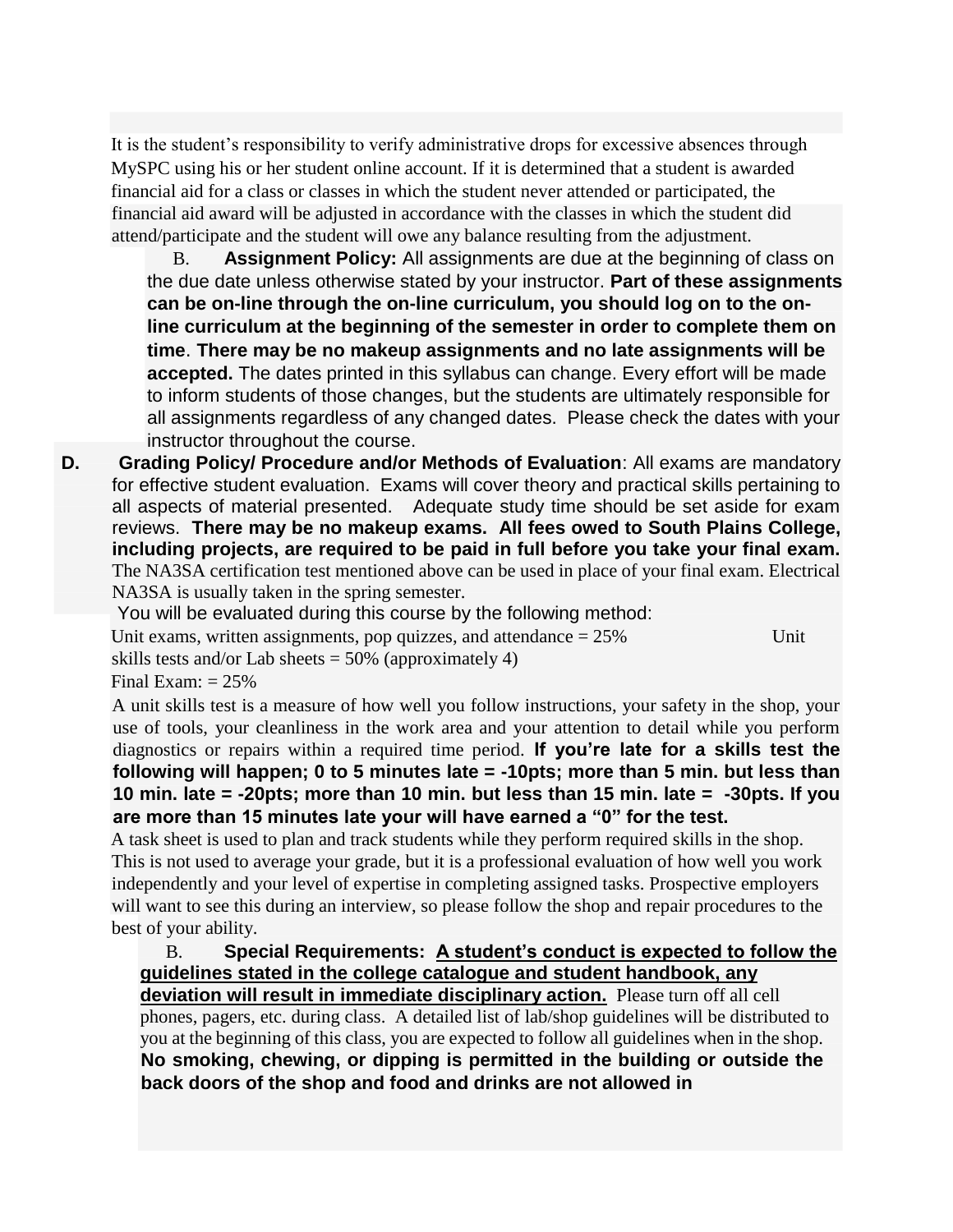**any** classroom, **lab, or shop**. All these activities will be limited to break time in designated areas only. Breaks will be limited to 20 minutes. Do not park on the back lot unless preauthorized by your instructor, unauthorized vehicles can be towed at the owner's expense.

**Dress Code:** The Automotive Program requires you to dress appropriately. Flip flops or opened toed shoes are not allowed in the shop, proper foot attire should be worn to protect your feet, leather work boots are recommended. Jeans/ pants will be worn so that neither one falls to your thighs or knees, belts must hold them at your waist line. Safety glasses will be worn at all times in the shop. If a student fails to comply with the above dress code, he or she, will be sent home and given an absence for that day.

#### **LUBBOCK CAMPUS GUIDELINES**

#### **CHILDREN ON CAMPUS**

Many of the students attending classes at South Plains College - Lubbock Camps are also parents who value the opportunity to participate in higher education. Sometimes students are faced with the decision of whether to remain at home with their children, bring children with them to class, or be absent from class. The following guidelines address concerns for the safety of children on campus and provide for an environment conducive to learning.

#### **CHILDREN IN THE CLASSROOM**

**Students are not allowed to bring children to class** and will be asked to leave in the interest of providing an environment conducive for **all** students enrolled in the class. Students are responsible for adherence to the attendance requirements set forth by the instructor in the course syllabus.

#### **UNATTENDED CHILDREN ON CAMPUS**

**Children may not be left unattended.** In order to provide for the safety of children on campus, parents or other guardians are responsible for supervising children while utilizing services or conducting business on campus.

#### **DISRUPTIVE CHILDREN**

**Disruptive children will not be allowed to interfere with college business.** Parents or other guardians are responsible for supervising and controlling the behavior of children they have brought on campus. **Diversity Statement**

In this class, the instructor will establish and support an environment that values and nurtures individual and group differences and encourages engagement and interaction. Understanding and respecting multiple experiences and perspectives will serve to challenge and stimulate all of us to learn about others, about the larger world and about ourselves. By promoting diversity and intellectual exchange, we will not only mirror society as it is, but also model society as it should be.

#### **ADA Statement**

Students with disabilities, including but not limited to physical, psychiatric, or learning disabilities, who wish to request accommodations in this class should notify the Disability Services Office early in the semester so that the appropriate arrangements may be made. In accordance with federal law, a student requesting accommodations must provide acceptable documentation of his/her disability to the Disability Services Office. For more information, call or visit the Disability Services Office at Levelland (Student Health & Wellness Office) 806-716-2577, Reese Center (Building 8) & Lubbock Center 806-716-4675, or Plainview Center (Main Office) 806-716-4302 or 806-296-9611.

#### **GENERAL SAFETY ON CAMPUS**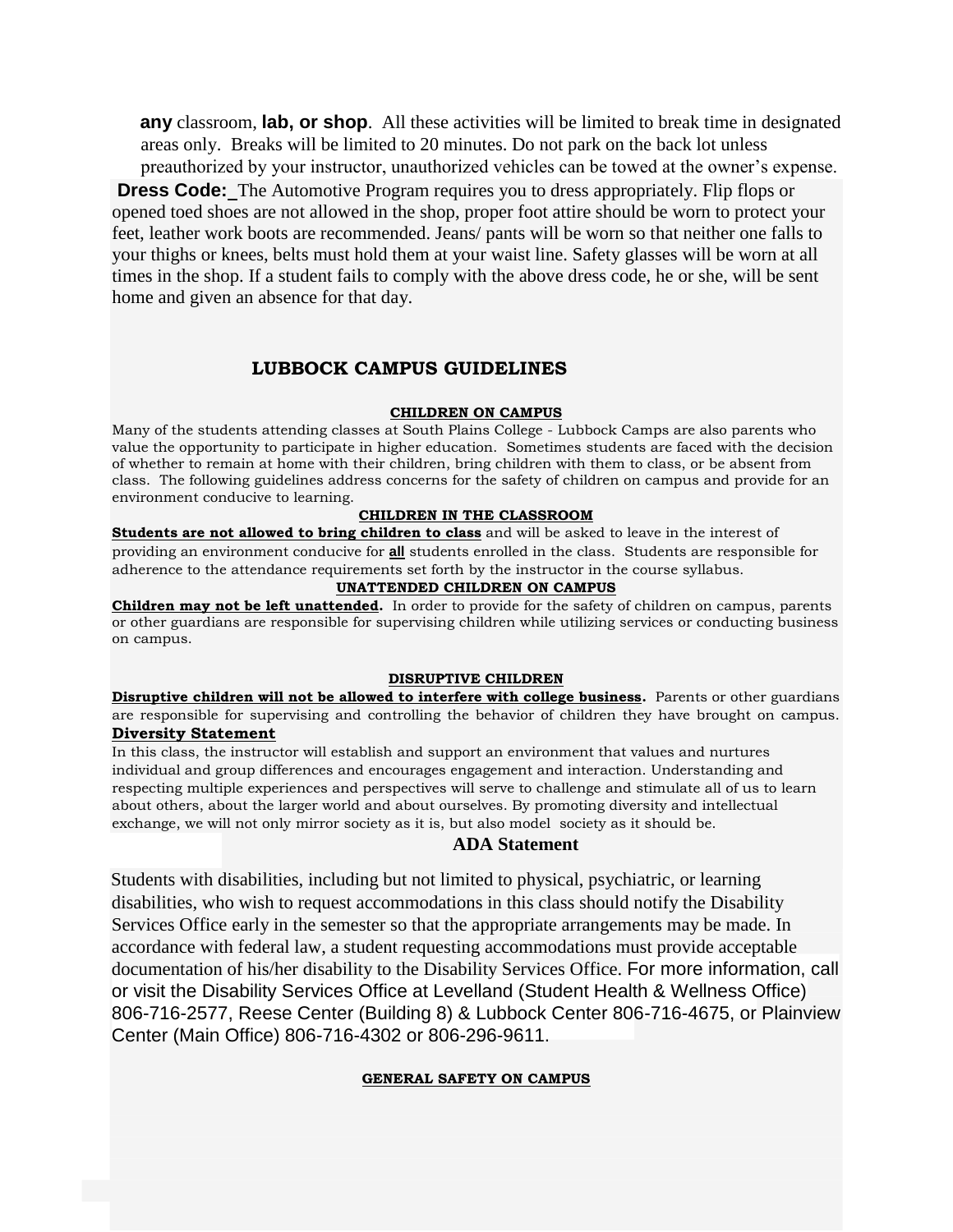South Plains College recognizes the importance of safety on campus. The protection of persons and property is a responsibility which we all share. Personal safety begins with the individual. The following guidelines are intended to assist you in protecting yourself and to encourage practices that contribute to a safe environment for our campus community.

Never leave your personal property unsecured or unattended.

Look around and be aware of your surroundings when you enter and exit a building. Whenever possible, avoid walking alone, particularly after dark. Walk to your vehicle with other class members or request that the Security Guard walk you to your car.

When approaching your vehicle, keep your keys in your hand; look under your car and in the back seat and floorboard. Lock the doors as soon as you are inside your car.

#### **FOOD AND DRINK IN CLASSROOMS**

It is the policy of South Plains College not to permit food or drink in the classrooms or laboratories.

#### **In case of emergency, contact the following numbers, but DO NOT leave a voice mail**

**message. 716-4677, – ATC 716-2923, – Reese Center (mobile 806-893-5705)**

Foundation Skills Skills COURSE OBJECTIVES Competencies

| <b>Course Objectives:</b><br>Upon completion of this course, you will be able to:<br>discuss properties of elements that cause them to be<br>conductors, insulators, or semi-conductors. define the terms<br>voltage, current and resistance. discuss the properties of<br>conductors and factors that determine resistance.<br>identify the types of circuits and discuss how they operate in<br>an electrical system.<br>understand the concepts of magnetism and<br>electromagnetism and discuss how they are used in<br>automotive electrical systems. identify diodes, transistors,<br>and other electronic components. list and discuss the three<br>types of circuit faults and<br>know troubleshooting techniques associated with them.<br>discuss battery design and construction and know the various<br>methods of rating battery performance.<br>know how to properly service and test batteries. |  |
|---------------------------------------------------------------------------------------------------------------------------------------------------------------------------------------------------------------------------------------------------------------------------------------------------------------------------------------------------------------------------------------------------------------------------------------------------------------------------------------------------------------------------------------------------------------------------------------------------------------------------------------------------------------------------------------------------------------------------------------------------------------------------------------------------------------------------------------------------------------------------------------------------------------|--|
| understand the function of starting motors and be able to                                                                                                                                                                                                                                                                                                                                                                                                                                                                                                                                                                                                                                                                                                                                                                                                                                                     |  |
|                                                                                                                                                                                                                                                                                                                                                                                                                                                                                                                                                                                                                                                                                                                                                                                                                                                                                                               |  |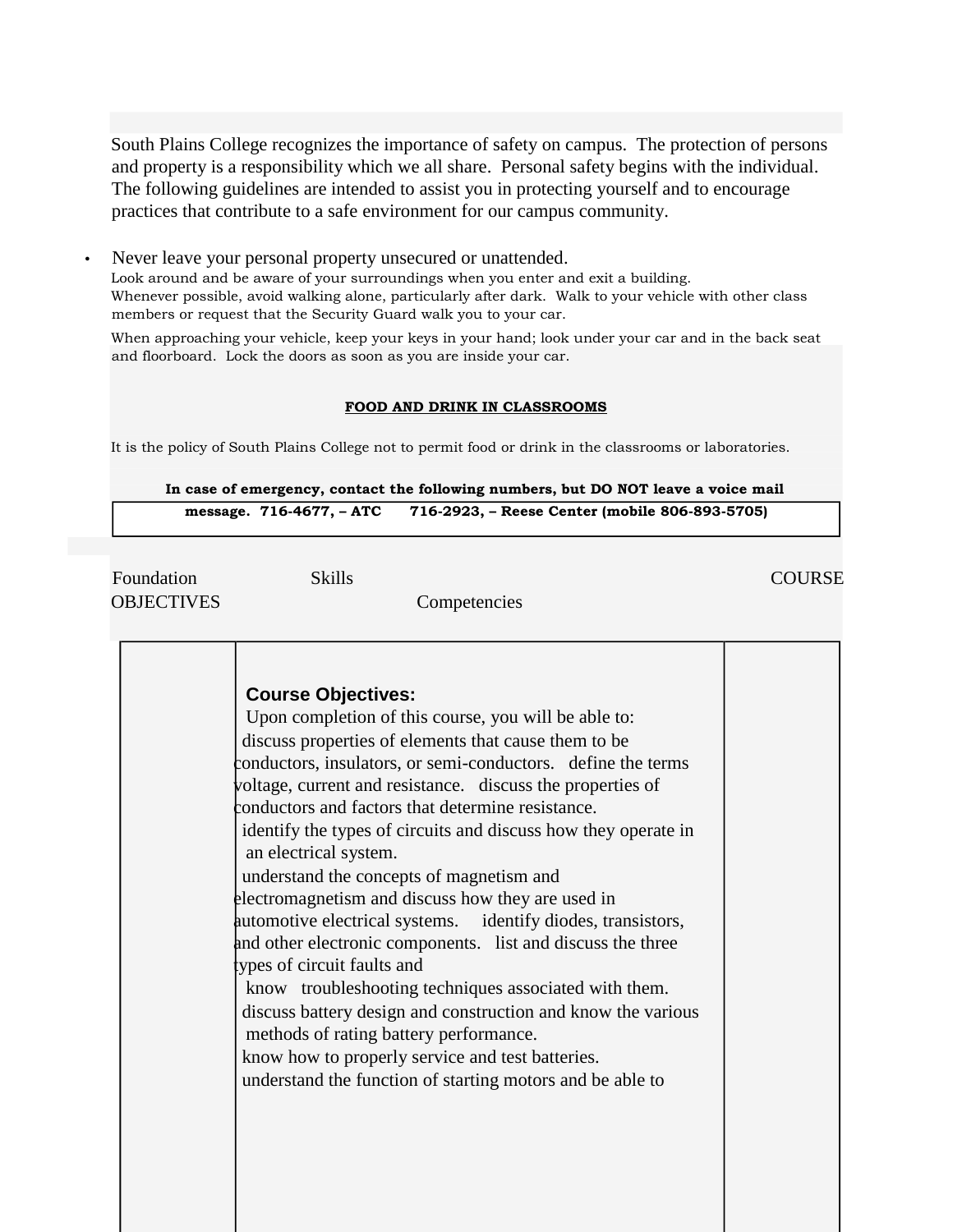identify the components of starters.

 know the proper procedures for testing and servicing starting motors.

 identify the components of the charging system and their functions.

 know the proper procedures for testing and servicing charging systems. know how to read electrical schematics and use them to locate potential problems.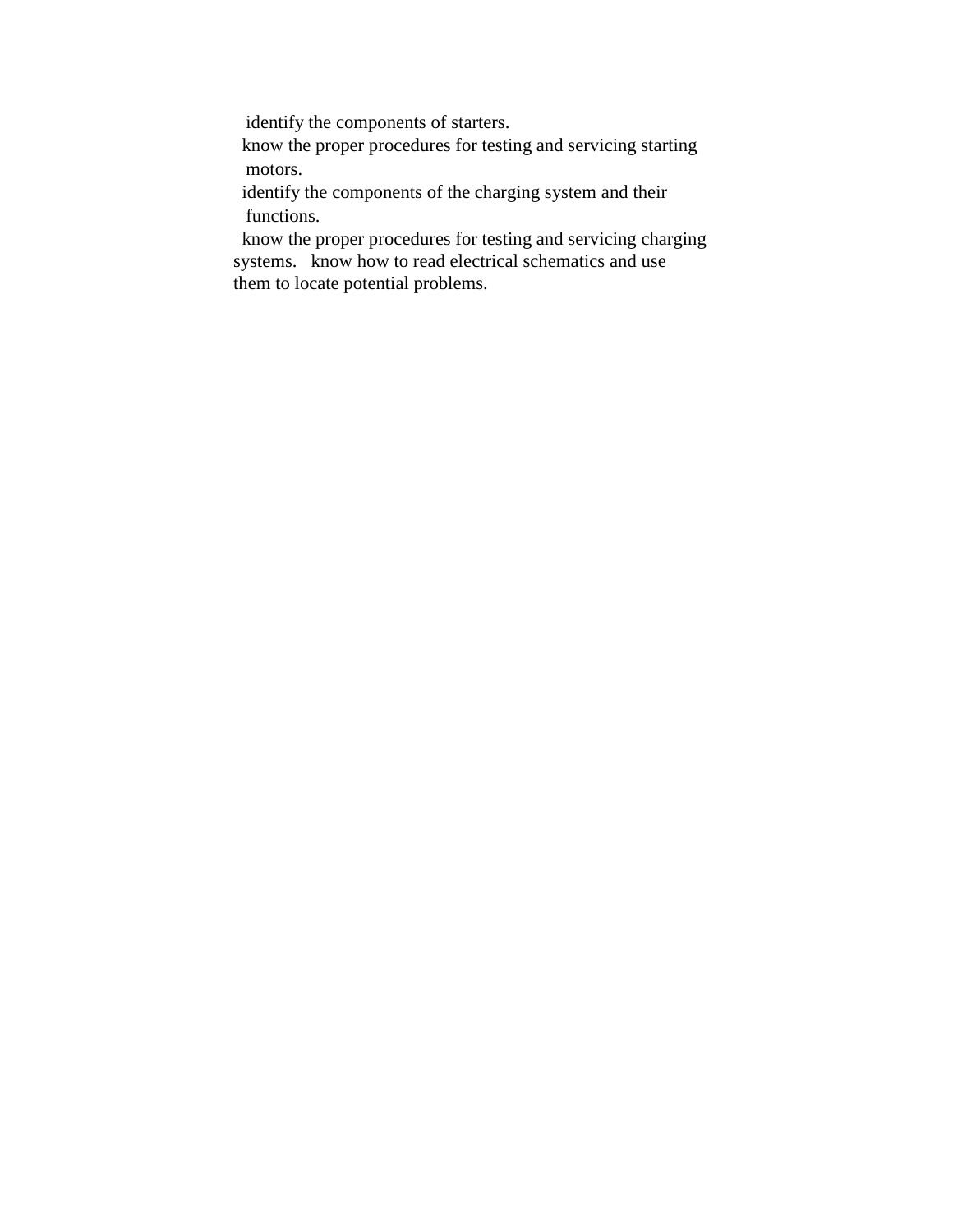| know basic troubleshooting techniques associated with all<br>electrical accessories. |  |
|--------------------------------------------------------------------------------------|--|
|--------------------------------------------------------------------------------------|--|

| <b>Content Outline</b>                                                                                                                                                                                                                                                                                                                                                                                                                                                                                                                                                              |  |
|-------------------------------------------------------------------------------------------------------------------------------------------------------------------------------------------------------------------------------------------------------------------------------------------------------------------------------------------------------------------------------------------------------------------------------------------------------------------------------------------------------------------------------------------------------------------------------------|--|
| Unit 1: Terminology Circuit Identification and the Use of<br><b>Test Devices</b>                                                                                                                                                                                                                                                                                                                                                                                                                                                                                                    |  |
| Unit Objectives:<br>Upon completion of this unit, you will be able to:<br>define voltage, current and resistance.<br>list the properties of conductors.<br>list and discuss the factors that determine resistance.<br>restate Ohm's law and calculate problems using the formula<br>$E=IR$ .<br>name the 3 types of circuits used in automobiles and discuss<br>how they operate.<br>discuss what voltage drop is and its significance in the<br>understanding of electrical system operation.<br>perform repairs on wiring harnesses.<br>solder connections with a soldering iron. |  |
| Discuss magnetism, magnetic fields,<br>electromagnetism, and their relationship to vehicle<br>applications                                                                                                                                                                                                                                                                                                                                                                                                                                                                          |  |
| <b>Unit 2:</b> Using Schematics, Diagnosing, and Testing<br><b>Electrical Circuits</b>                                                                                                                                                                                                                                                                                                                                                                                                                                                                                              |  |
| Unit Objectives:<br>Upon completion of this unit, you will be able to:<br>understand how to read an electrical<br>schematic.                                                                                                                                                                                                                                                                                                                                                                                                                                                        |  |
| identify loads, protection controls, and the<br>ground sides of electrical<br>positive and<br>circuits.<br>diagnose and repair horn circuit problems.<br>check electrical continuity with a test light and                                                                                                                                                                                                                                                                                                                                                                          |  |
| ohmmeter.                                                                                                                                                                                                                                                                                                                                                                                                                                                                                                                                                                           |  |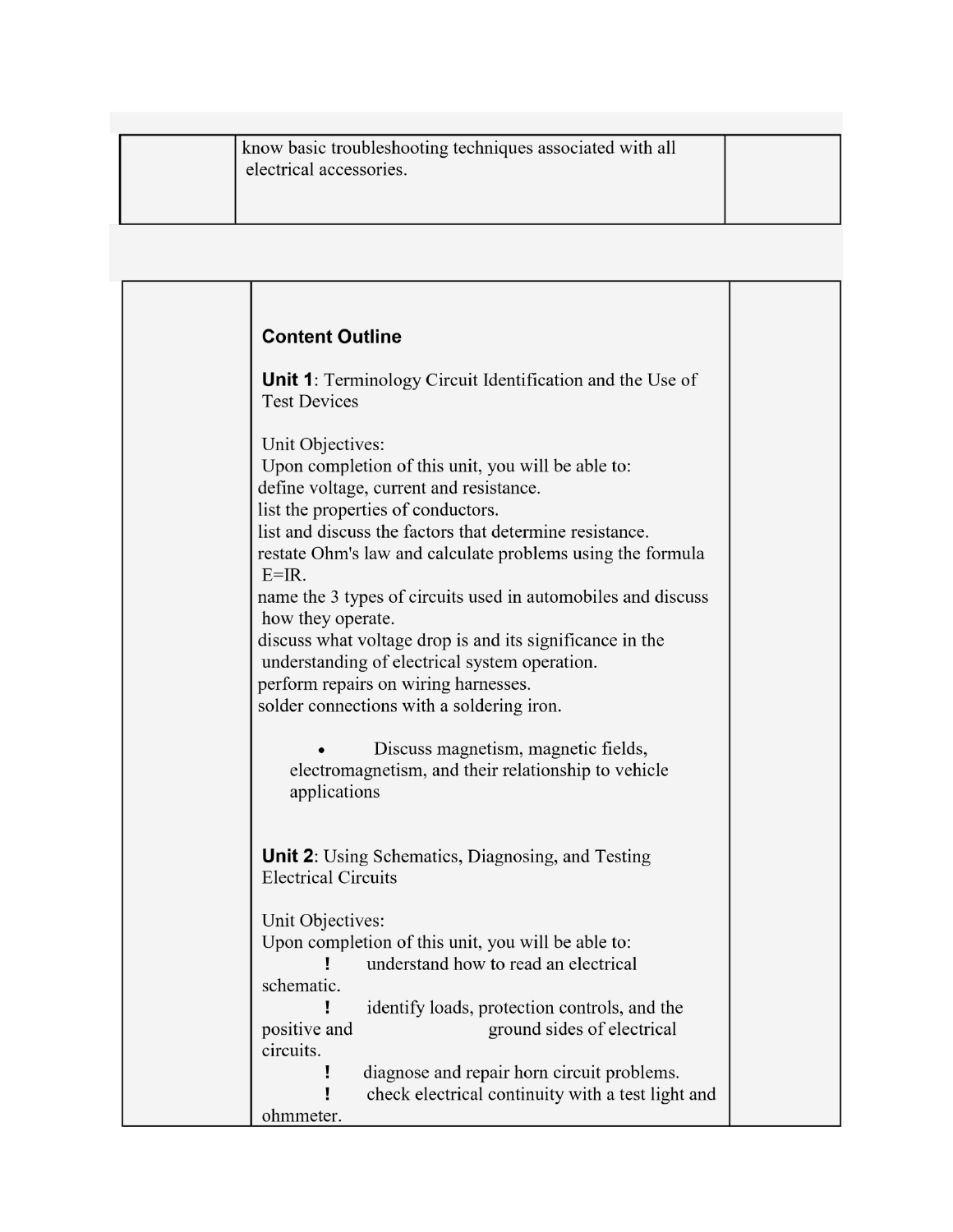|           | check voltage and voltage drop with analog and  |  |
|-----------|-------------------------------------------------|--|
| digital   | voltmeters.                                     |  |
|           | check current flow with analog and digital      |  |
| ammeters. |                                                 |  |
|           | inspect, test, and replace circuit protection   |  |
| devices.  |                                                 |  |
|           | locate shorts to ground in electrical circuits. |  |
|           |                                                 |  |
|           |                                                 |  |

т

т

| <b>Unit 3: Battery Service</b>                                                                                                                                                                                                                                                                                                                                                                                                                              |  |
|-------------------------------------------------------------------------------------------------------------------------------------------------------------------------------------------------------------------------------------------------------------------------------------------------------------------------------------------------------------------------------------------------------------------------------------------------------------|--|
| Unit Objectives:<br>Upon completion of this unit, you will be able to:<br>Describe how batteries are constructed,<br>including the use of plates and separators to form<br>elements<br>Discuss battery ratings and how they are<br>determined<br>Discuss safety techniques for battery testing and<br>service (includes Hybrid vehicle)<br>Know proper handling techniques for batteries<br>and associated tools and equipment (includes Hybrid<br>vehicle) |  |
| Discuss proper jump starting procedures<br>Discuss proper battery charging techniques<br>Determine causes of battery failure<br>Perform an abnormal key off battery drain test<br>Perform various other battery tests as indicated<br>by the task verification list                                                                                                                                                                                         |  |
| <b>Unit 4:</b> Starting System Service                                                                                                                                                                                                                                                                                                                                                                                                                      |  |
| Unit Objectives:<br>Upon completion of this unit, you will be able to:                                                                                                                                                                                                                                                                                                                                                                                      |  |
| Read an electrical schematic of a starting system<br>and understand how the system works electrically<br>Describe the purpose and operating principles of<br>DC starting motors<br>Identify and explain the different types of starter<br>drive mechanisms<br>Explain solenoid and magnetic switch operation                                                                                                                                                |  |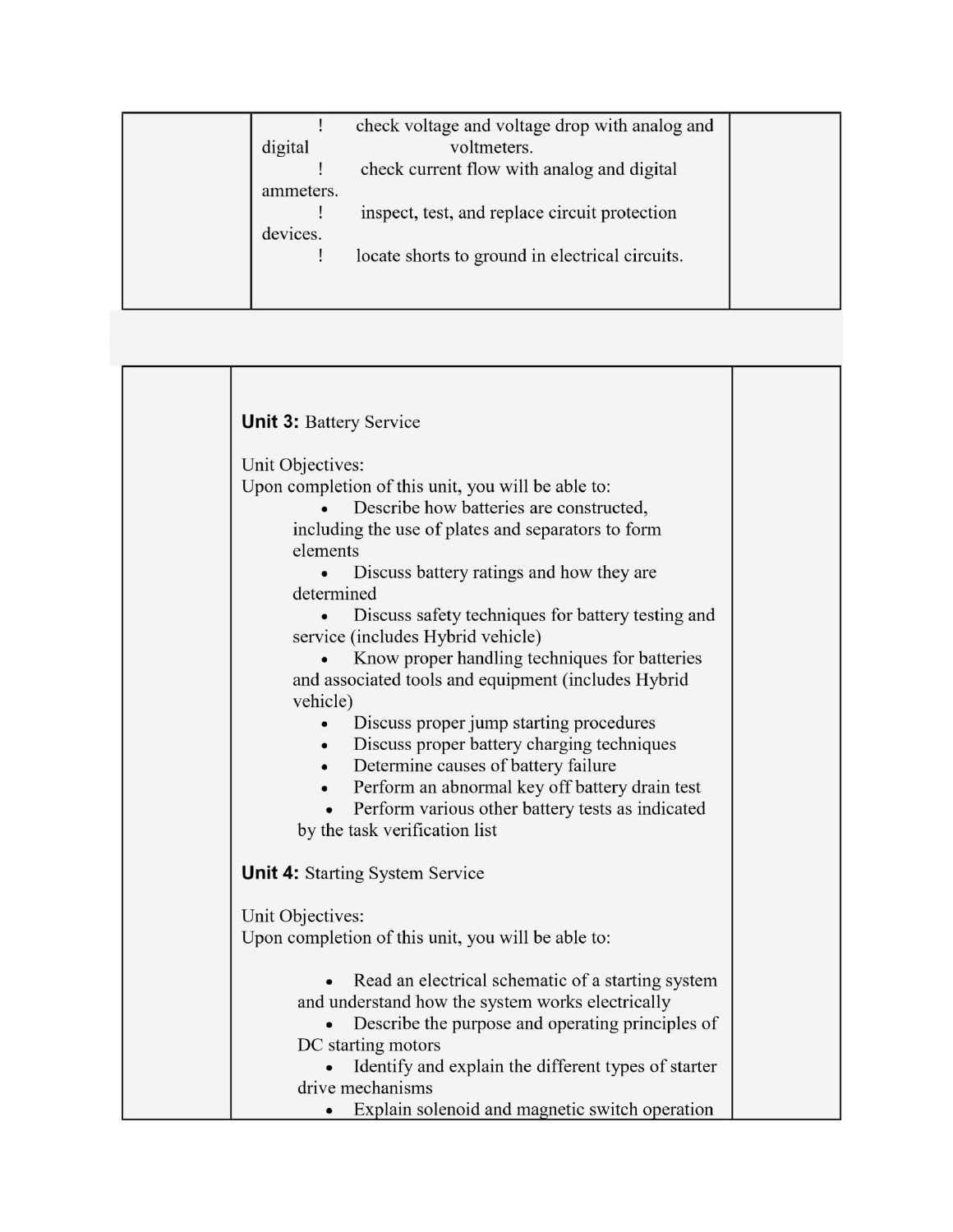| • Discuss the proper procedure for starter shimming<br>• Perform starting system tests as indicated by the<br>task verification list<br><b>Unit 5:</b> Charging System Service Unit<br>Objectives:<br>Upon completion of this unit, you will be able to:<br>read an electrical schematic of a charging system<br>understand how the system works<br>and<br>electrically.<br>discuss the purpose and operation of charging<br>systems.<br>describe how AC current is developed in the<br>alternator<br>and<br>rectified to DC.<br>identify components of the charging system.<br>compare different types of alternators and<br>voltage<br>regulators.<br>discuss how to determine the serviceability of<br>stators, diodes and rectifier<br>rotors,<br>assemblies.<br>perform charging systems tests as indicated by<br>the task<br>verification list.<br>Perform a jump assist procedure on a Hybrid<br>vehicle<br>following manufacturer procedures<br><b>Unit 6:</b> Using Schematics Diagnosing and Testing Accessory<br>Circuits<br>Unit Objectives: |  |  |
|----------------------------------------------------------------------------------------------------------------------------------------------------------------------------------------------------------------------------------------------------------------------------------------------------------------------------------------------------------------------------------------------------------------------------------------------------------------------------------------------------------------------------------------------------------------------------------------------------------------------------------------------------------------------------------------------------------------------------------------------------------------------------------------------------------------------------------------------------------------------------------------------------------------------------------------------------------------------------------------------------------------------------------------------------------|--|--|
|                                                                                                                                                                                                                                                                                                                                                                                                                                                                                                                                                                                                                                                                                                                                                                                                                                                                                                                                                                                                                                                          |  |  |
|                                                                                                                                                                                                                                                                                                                                                                                                                                                                                                                                                                                                                                                                                                                                                                                                                                                                                                                                                                                                                                                          |  |  |
|                                                                                                                                                                                                                                                                                                                                                                                                                                                                                                                                                                                                                                                                                                                                                                                                                                                                                                                                                                                                                                                          |  |  |
|                                                                                                                                                                                                                                                                                                                                                                                                                                                                                                                                                                                                                                                                                                                                                                                                                                                                                                                                                                                                                                                          |  |  |
|                                                                                                                                                                                                                                                                                                                                                                                                                                                                                                                                                                                                                                                                                                                                                                                                                                                                                                                                                                                                                                                          |  |  |
|                                                                                                                                                                                                                                                                                                                                                                                                                                                                                                                                                                                                                                                                                                                                                                                                                                                                                                                                                                                                                                                          |  |  |
|                                                                                                                                                                                                                                                                                                                                                                                                                                                                                                                                                                                                                                                                                                                                                                                                                                                                                                                                                                                                                                                          |  |  |
|                                                                                                                                                                                                                                                                                                                                                                                                                                                                                                                                                                                                                                                                                                                                                                                                                                                                                                                                                                                                                                                          |  |  |
|                                                                                                                                                                                                                                                                                                                                                                                                                                                                                                                                                                                                                                                                                                                                                                                                                                                                                                                                                                                                                                                          |  |  |
|                                                                                                                                                                                                                                                                                                                                                                                                                                                                                                                                                                                                                                                                                                                                                                                                                                                                                                                                                                                                                                                          |  |  |
|                                                                                                                                                                                                                                                                                                                                                                                                                                                                                                                                                                                                                                                                                                                                                                                                                                                                                                                                                                                                                                                          |  |  |
|                                                                                                                                                                                                                                                                                                                                                                                                                                                                                                                                                                                                                                                                                                                                                                                                                                                                                                                                                                                                                                                          |  |  |
|                                                                                                                                                                                                                                                                                                                                                                                                                                                                                                                                                                                                                                                                                                                                                                                                                                                                                                                                                                                                                                                          |  |  |
|                                                                                                                                                                                                                                                                                                                                                                                                                                                                                                                                                                                                                                                                                                                                                                                                                                                                                                                                                                                                                                                          |  |  |
|                                                                                                                                                                                                                                                                                                                                                                                                                                                                                                                                                                                                                                                                                                                                                                                                                                                                                                                                                                                                                                                          |  |  |
|                                                                                                                                                                                                                                                                                                                                                                                                                                                                                                                                                                                                                                                                                                                                                                                                                                                                                                                                                                                                                                                          |  |  |
|                                                                                                                                                                                                                                                                                                                                                                                                                                                                                                                                                                                                                                                                                                                                                                                                                                                                                                                                                                                                                                                          |  |  |
|                                                                                                                                                                                                                                                                                                                                                                                                                                                                                                                                                                                                                                                                                                                                                                                                                                                                                                                                                                                                                                                          |  |  |
|                                                                                                                                                                                                                                                                                                                                                                                                                                                                                                                                                                                                                                                                                                                                                                                                                                                                                                                                                                                                                                                          |  |  |
|                                                                                                                                                                                                                                                                                                                                                                                                                                                                                                                                                                                                                                                                                                                                                                                                                                                                                                                                                                                                                                                          |  |  |
|                                                                                                                                                                                                                                                                                                                                                                                                                                                                                                                                                                                                                                                                                                                                                                                                                                                                                                                                                                                                                                                          |  |  |
|                                                                                                                                                                                                                                                                                                                                                                                                                                                                                                                                                                                                                                                                                                                                                                                                                                                                                                                                                                                                                                                          |  |  |
|                                                                                                                                                                                                                                                                                                                                                                                                                                                                                                                                                                                                                                                                                                                                                                                                                                                                                                                                                                                                                                                          |  |  |
|                                                                                                                                                                                                                                                                                                                                                                                                                                                                                                                                                                                                                                                                                                                                                                                                                                                                                                                                                                                                                                                          |  |  |
|                                                                                                                                                                                                                                                                                                                                                                                                                                                                                                                                                                                                                                                                                                                                                                                                                                                                                                                                                                                                                                                          |  |  |
|                                                                                                                                                                                                                                                                                                                                                                                                                                                                                                                                                                                                                                                                                                                                                                                                                                                                                                                                                                                                                                                          |  |  |
|                                                                                                                                                                                                                                                                                                                                                                                                                                                                                                                                                                                                                                                                                                                                                                                                                                                                                                                                                                                                                                                          |  |  |
|                                                                                                                                                                                                                                                                                                                                                                                                                                                                                                                                                                                                                                                                                                                                                                                                                                                                                                                                                                                                                                                          |  |  |
|                                                                                                                                                                                                                                                                                                                                                                                                                                                                                                                                                                                                                                                                                                                                                                                                                                                                                                                                                                                                                                                          |  |  |
|                                                                                                                                                                                                                                                                                                                                                                                                                                                                                                                                                                                                                                                                                                                                                                                                                                                                                                                                                                                                                                                          |  |  |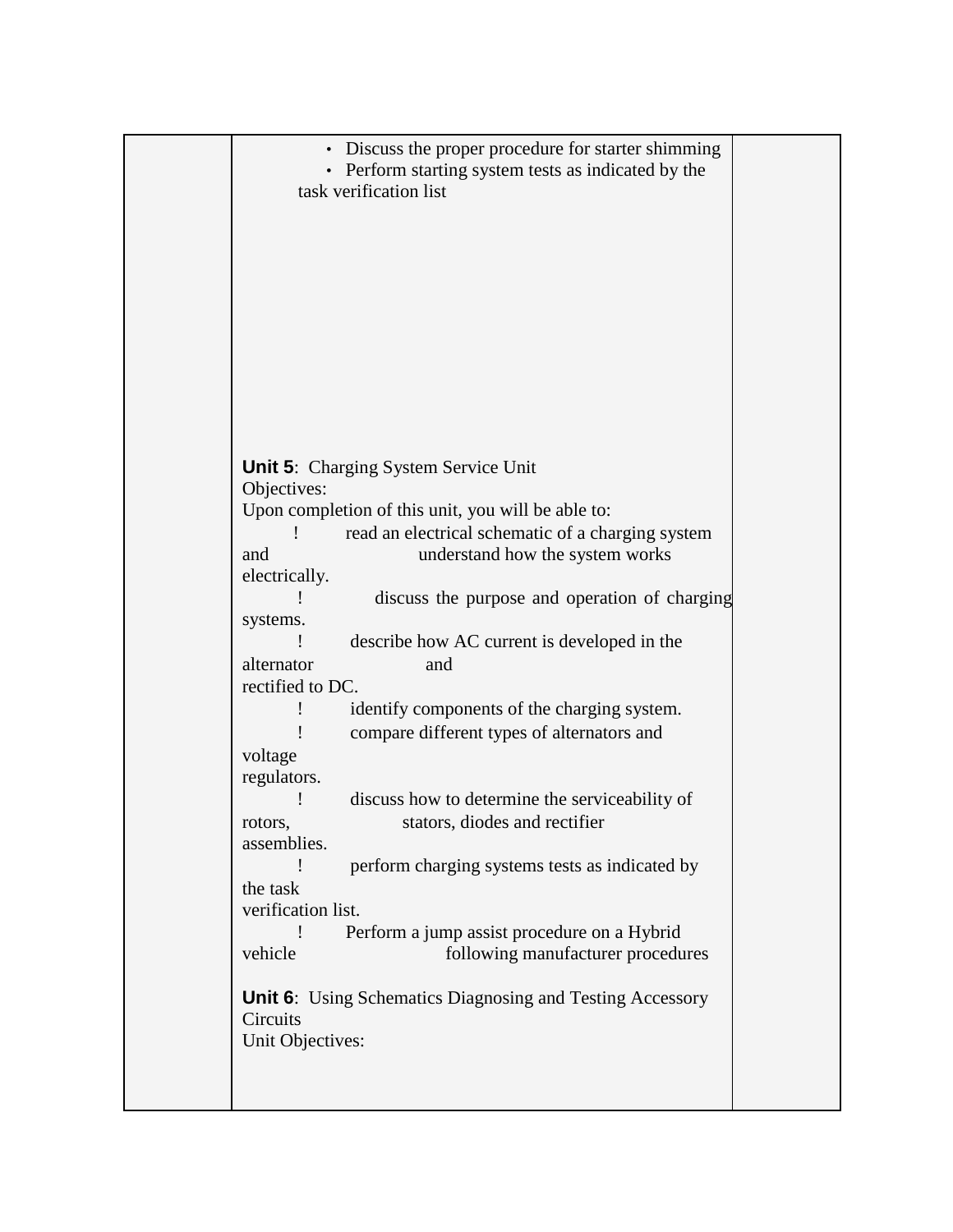| Upon completion of this unit, you will be able  |  |
|-------------------------------------------------|--|
| to: diagnose wiper operation problems. inspect, |  |
| test, and replace pulse wiper controls.         |  |
|                                                 |  |
|                                                 |  |
|                                                 |  |
|                                                 |  |
|                                                 |  |
|                                                 |  |
|                                                 |  |
|                                                 |  |
|                                                 |  |
|                                                 |  |
|                                                 |  |
|                                                 |  |
|                                                 |  |
|                                                 |  |
|                                                 |  |
|                                                 |  |
|                                                 |  |
|                                                 |  |
|                                                 |  |
|                                                 |  |
|                                                 |  |
|                                                 |  |
|                                                 |  |
|                                                 |  |
|                                                 |  |
|                                                 |  |
|                                                 |  |
|                                                 |  |
|                                                 |  |
|                                                 |  |
|                                                 |  |
|                                                 |  |
|                                                 |  |
|                                                 |  |
|                                                 |  |
|                                                 |  |
|                                                 |  |
|                                                 |  |
|                                                 |  |
|                                                 |  |
|                                                 |  |
|                                                 |  |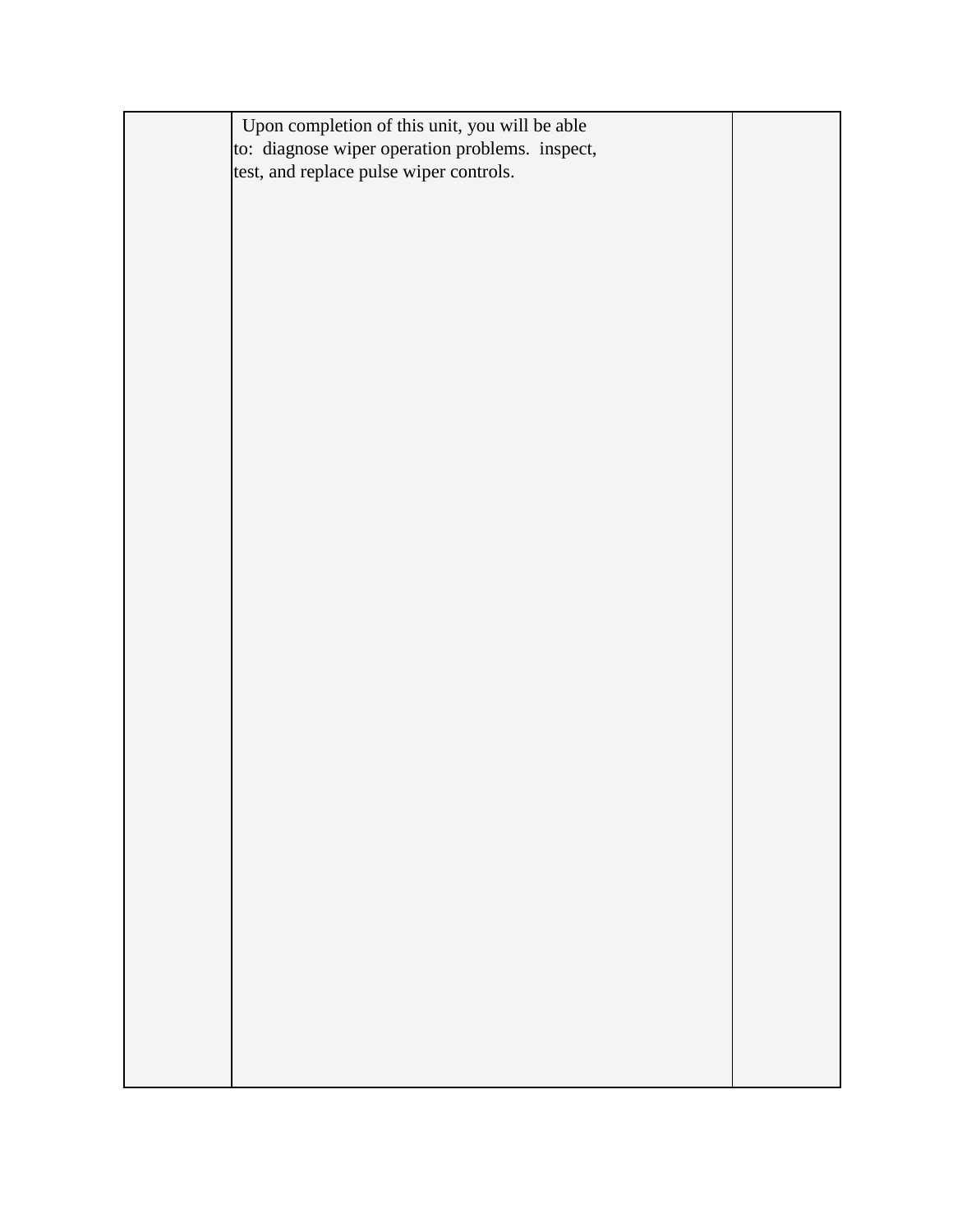| and    | inspect, test, and repair wiper circuit switches<br>wiring. |
|--------|-------------------------------------------------------------|
|        | diagnose and repair power door lock circuits                |
|        | diagnose and repair RKE systems                             |
|        | diagnose and repair automatic and power                     |
| window | systems                                                     |
|        | inspect, test, and repair faults within the different       |
|        | electronic controlled systems on today's vehicles.          |
|        |                                                             |

## **Automotive Electrical Systems**

**Assignment and Exam Schedule** 

**Log on to this course on Blackboard using your SPC credentials, also log on to the on-line curriculum using your purchased CDX access from the bookstore and course ID # provided by your instructor. Become familiar with the website and look for all on line assignments. It is your responsibility to keep up with all assignments and turn in by the due dates listed below and on line.**

**Unit 1:**Terminology Circuit Identification Use of test Devices January 18th – February 4th

**Unit 1 Assignment**: In your textbook Read Chapters 50 & 52. Please spend quality time with the material related to the objectives in unit1, under content outline of this syllabus. Complete Job Sheet 4, the terminology list, and the on – line assignments for Ch's 50 & 52. **All are due on Feb. 25th.**

**Unit 2:** Using Schematics, Diagnosing and Testing Electrical Circuits February 7th – Feb.25th

**Unit 2 Assignment:** Read chapter 51. Complete all assigned lab projects. Complete exercises 1,2,3,6&7(handout/extra credit) and the on – line assignments for Chapter 51. **This is due Feb. 25th.**

**Units 1 & 2 Written Test: Feb. 25th ( possibly on-line)** 

**Units 1 & 2 Skills Test: Feb. 25th** 

**Unit 3:** Battery Service March 1st –March 11th

**Unit 3 Assignment:** Read chapters 53. **Complete the** on – line assignments **for chapters 53 and turn in on March 11th. Complete all assigned lab projects. Parts of chapters 67 will also be covered in this unit.**

**Unit 3 Written Test: March 11th (on-line)**

**3Unit 3 Skills Test: March 11th Spring Break March 14th – 18th Easter Holiday April 15th**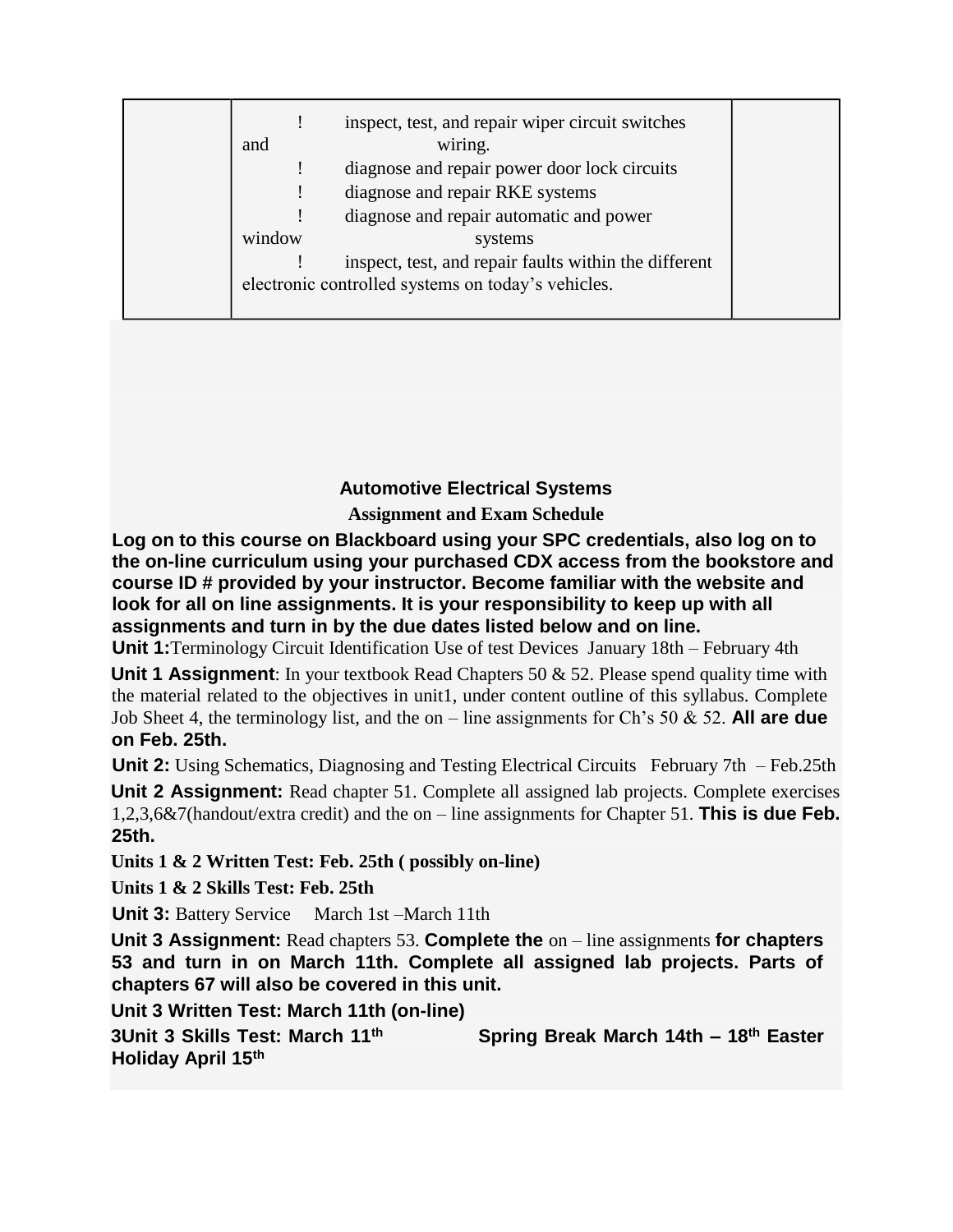**Unit 4:** Starting System Service March 21st – April 1st.

**Unit 4 Assignment:** Read chapter 54. **Complete the** on – line assignments **for chapter 54 and turn in on April 1st. Complete all assigned lab projects. Parts of chapters 67 will also be covered in this unit.**

**Unit 4 Written Test: April 1st (on-line)**

**Unit 4 Skills Test: April 1st** 

**Unit 5:** Charging System Service April 4th – April 22nd

**Unit 5 Assignment:** Read Chapter 54. **Complete the** on – line assignments **for chapters 54 and turn in on April 22nd. Complete all assigned lab projects. Parts of chapters 67 will also be covered in this unit.**

**Unit 5 Written Test: April 22nd (on-line) Unit** 

**5 Skills Test: April 22nd** 

**Unit 6: Chapter 40** Electrical Circuits and Ohms Law April 22nd - May 10th

**Unit 6 Assignment:** Read and study any handouts given to you. Complete Task Sheet for this unit.

**Unit 6 Written Test/ Unit 6 Skills Test: This test will be given on a needed and time allowing basis only.**

**Final Exam: Your final exam is scheduled for May 10th at 8:15 am. Please allow yourself adequate study time, this will be a comprehensive test.**

## **SCANS COMPETENCIES**

- C-1 **TIME** Selects goal relevant activities, ranks them, allocates time, prepares and follows schedules.
- C-2 **MONEY** Uses or prepares budgets, makes forecasts, keeps records and makes adjustments to meet objectives.
- C-3 **MATERIALS AND FACILITIES** Acquires, stores, allocates, and uses materials or space efficiently.
- C-4 **HUMAN RESOURCES** Assesses skills and distributes work accordingly, evaluates performances and provides feedback.

### *INFORMATION - Acquires and Uses Information*

- C-5 Acquires and evaluates information.
- C-6 Organizes and maintains information.
- C-7 Interprets and communicates information.
- C-8 Uses computers to process information.

### *INTERPERSONAL–Works With Others*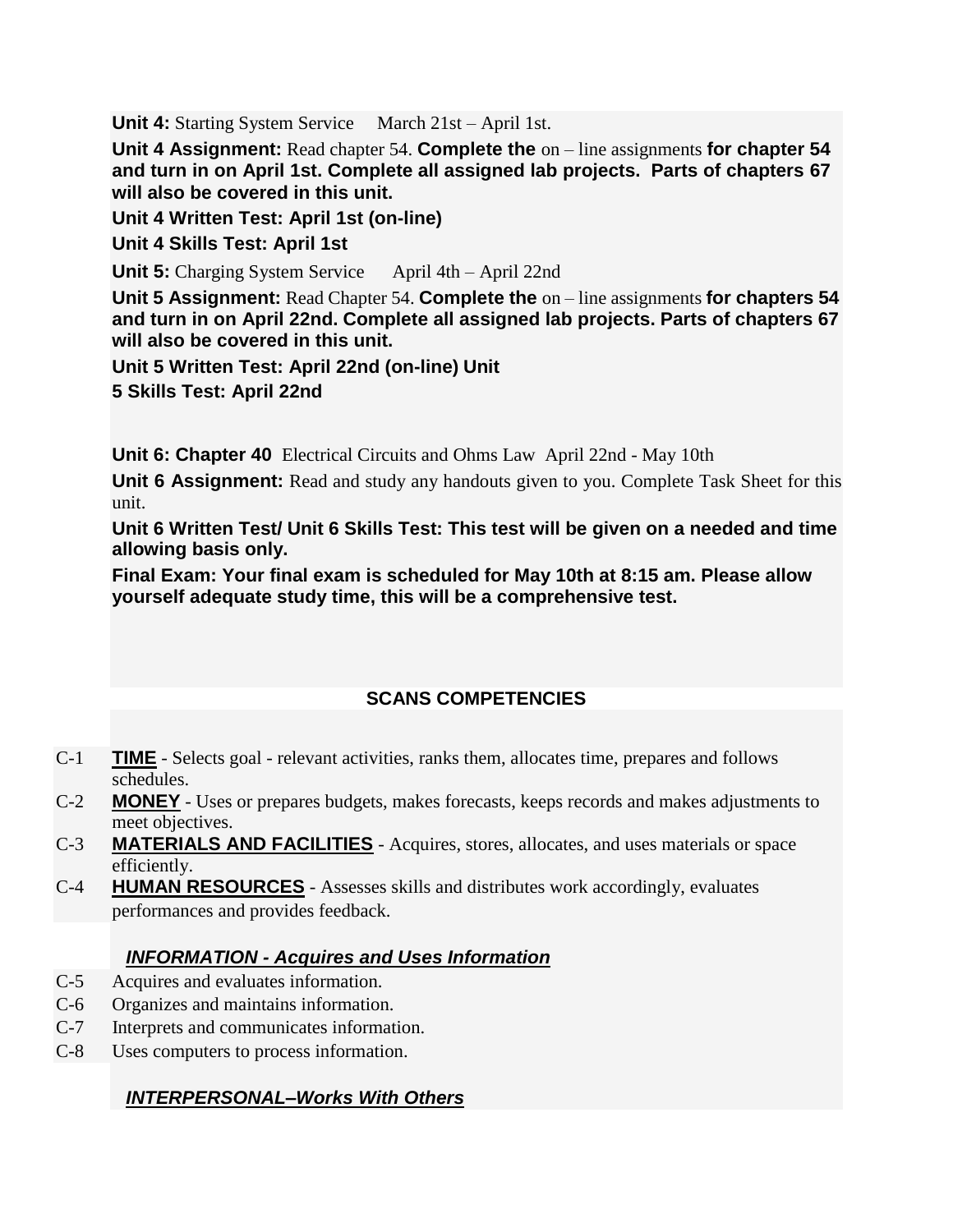C-9 Participates as members of a team and contributes to group effort. C-10 Teaches others new skills.

- C-11 Serves Clients/Customers–works to satisfy customer's expectations.
- C-12 Exercises Leadership–communicates ideas to justify position, persuades and convinces others, responsibly challenges existing procedures and policies.
- C-13 Negotiates-works toward agreements involving exchanges of resources; resolves divergent interests.
- C-14 Works With Diversity–works well with men and women from diverse backgrounds.

### *SYSTEMS–Understands Complex Interrelationships*

- C-15 Understands Systems–knows how social, organizational, and technological systems work and operates effectively with them.
- C-16 Monitors and Corrects Performance–distinguishes trends, predicts impacts on system operations, diagnoses systems performance and corrects malfunctions.
- C-17 Improves or Designs Systems–suggests modifications to existing systems and develops new or alternative systems to improve performance.

### *TECHNOLOGY–Works With a Variety of Technologies*

- C-18 Selects Technology–chooses procedures, tools, or equipment, including computers and related technologies.
- C-19 Applies Technology to Task–understands overall intent and proper procedures for setup and operation of equipment.

C-20 Maintains and Troubleshoots Equipment–prevents, identifies, or solves problems with equipment, including computers and other technologies.

# **FOUNDATION SKILLS**

### *BASIC SKILLS–Reads, Writes, Performs Arithmetic and Mathematical Operations, Listens and Speaks*

- F-1 Reading–locates, understands, and interprets written information in prose and in documents such as manuals, graphs, and schedules.
- F-2 Writing–communicates thoughts, ideas, information and messages in writing and creates documents such as letters, directions, manuals, reports, graphs, and flow charts.
- F-3 Arithmetic–performs basic computations; uses basic numerical concepts such as whole numbers, etc.
- F-4 Mathematics–approaches practical problems by choosing appropriately from a variety of mathematical techniques.
- F-5 Listening–receives, attends to, interprets, and responds to verbal messages and other cues.
- F-6 Speaking–organizes ideas and communicates orally.